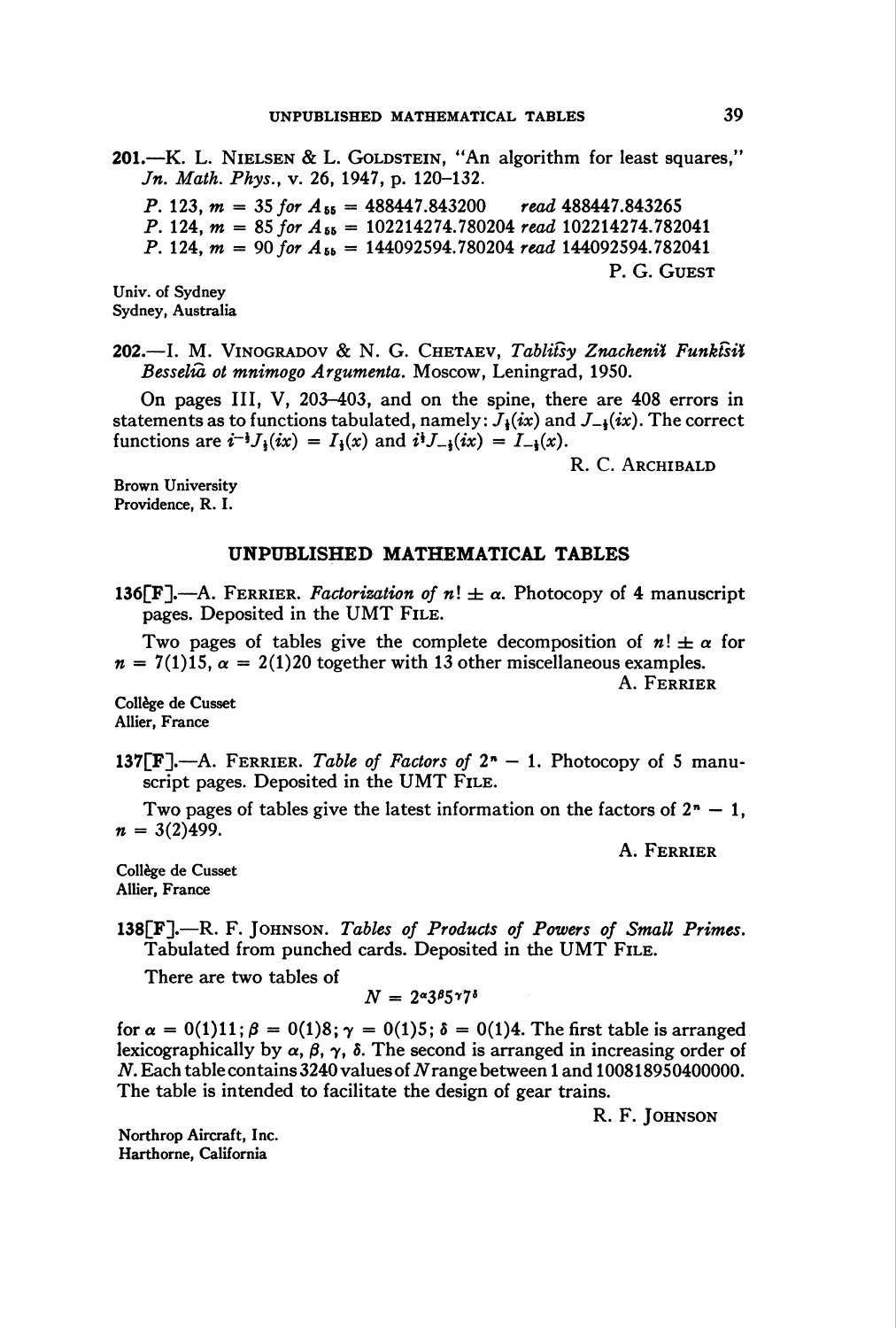139 $[F]$ . POLETTI. List of Primes of the 16th Million. 8 pages typewritten manuscript. Deposited in the UMT File.

This list of primes ranges between 14984987 and 15105063 and contains 7277 primes.

140 $[I, K]$ .—P. G. Guest. Tables of Certain Functions Occurring in the Fitting of Polynomials to Equally-Spaced Observations. Mimeographed Manuscript, 12 p. Deposited in the UMT FILE.

Table 1 gives the coefficients  $\beta_{ik}$  in

$$
\xi_j(x) = \sum_{k=0}^j \beta_{jk} x^k,
$$

where  $\xi_i(x)$  is the usual orthogonal polynomial<sup>1</sup> normalized so that  $\beta_{kk} = 1$ . Table 2 gives the coefficients  $\lambda_{jk}$  proportional to  $\beta_{jk}$  such that

$$
\sum_{k=0}^j \lambda_{jk} x^k
$$

takes on the least possible integer values when x ranges over the points of observations. These latter are  $n$  equally-spaced points a unit distance apart having the origin as center. In both tables  $n = 6(1)104$ . In Table 1  $k \leq 4$ and in Table 2  $k \le 5$ . In Table 1 the sums  $S_{jj}$  of the squares of the values of  $\xi_i$  at the points of observation are given. Exact values are given in every case.

P. G. Guest

University of Sydney Sydney, Australia

1 Compare the table of Anderson & Houseman [MTAC, v. 1, p. 148-150].

141[L].—S. R. Brinkley, Jr., H. E. Edwards, & R. W. Smith, Jr., Table of the Temperature Distribuiton Function for Heat Exchange Between a Fluid and a Porous Solid. 141 leaves. Ms. in possession of authors, U. S. Bureau of Mines, Pittsburgh, Pa.

The function,

$$
\phi_0(x,y) = e^x \int_0^x dt \, e^{-t} I_0(2\sqrt{yt}),
$$

is a solution of the hyperbolic differential equation,  $\frac{\partial^2 \phi}{\partial x \partial y} = \phi$  satisfying the boundary conditions  $\phi_0(0, y) = 0$ ,  $\phi_0(x, 0) = e^x - 1$ . It appears in the theory of non-steady heat exchange between a fluid and a porous solid,<sup>1</sup> and also in the theory of ion exchange columns.<sup>2</sup> The present table gives  $e^{-(x+y)}$  $\phi_0(x,y)$  for

$$
x = y = 0(0.1) 5(0.2) 10(0.5) 20(1) 50(2) 100(5) 200(10) 500, 6D.
$$

The calculations were carried out on an IBM Card Programmed Electronic Calculator. The present table is an extension of a much smaller table that has previously been announced (MTAC, v. 2, p. 221). A copy of the table will be made available on loan on application to the authors.

<sup>1</sup> A. Anzelius, Zeit. angew. Math. Mech., v. 6, 1926, p. 291–294. T. E. W. SCHUMANN,<br>Franklin Inst., Jn., v. 208, 1929, p. 405–416. S. R. BRINKLEY, JR., Jn. App. Phys., v. 18, 1947, p. 582–585.<br>
<sup>2</sup> H. C. Tномаs, Amer. Chem. Soc., *Jn.*, v. 66, 1944, p. 1664–1666.